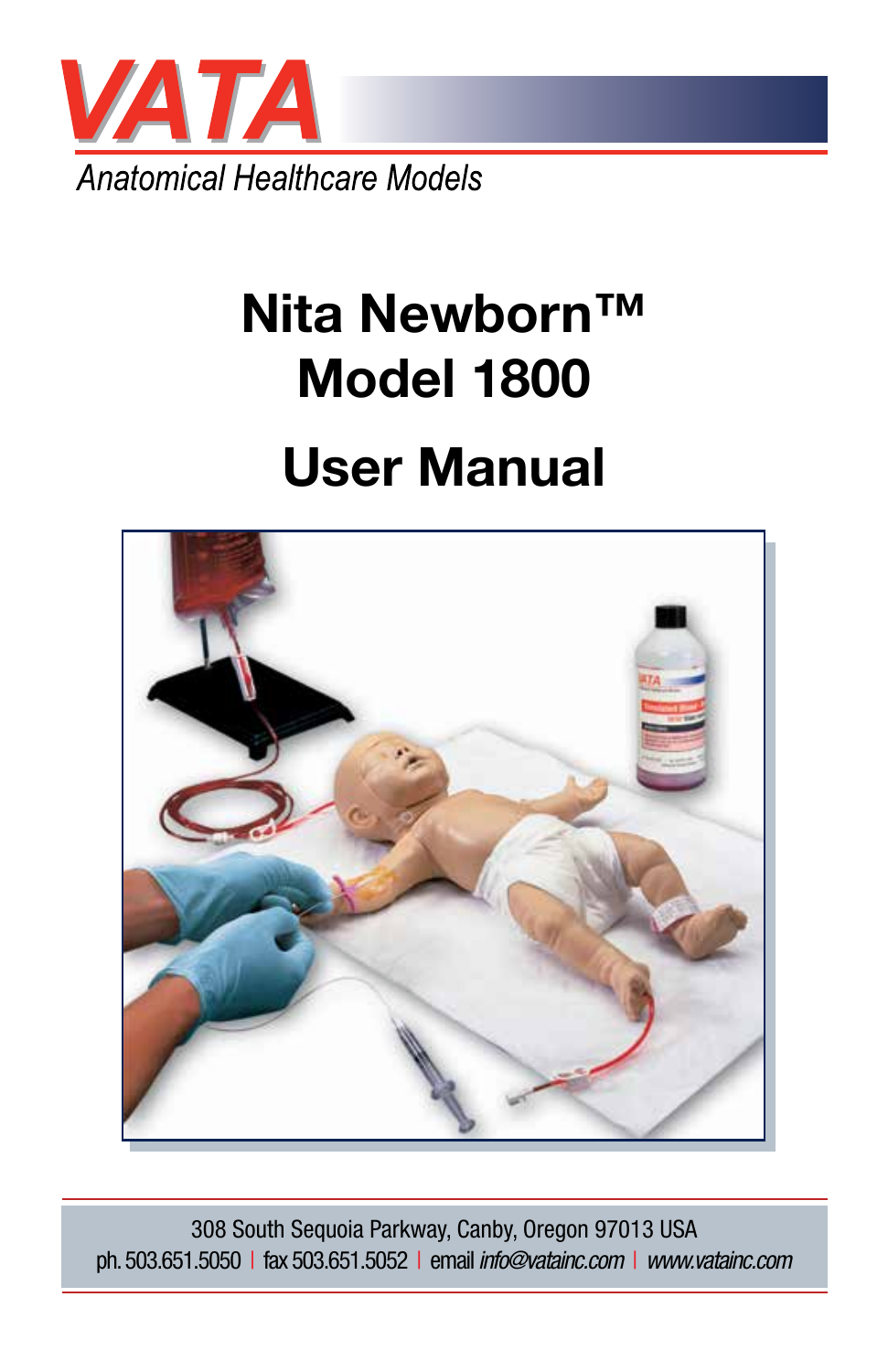

## **Meet Nita Newborn™**

**Nita Newborn™** is a unique latex-free, anatomically accurate representation of a 4 lb., 16 inch female baby developed to teach and practice vascular accessing of newborns and infants. An invaluable teaching aid, this model permits instruction in the skills associated with accessing, securing, dressing, site care and maintenance for standard venipuncture, central catheters, PICC lines and umbilical catheters. These techniques can now be mastered on a realistic model before they are performed on newborns and infants.

A realistic flashback of simulated blood confirms correct needle location in the vein. All veins allow the opportunity to practice blood withdrawal, fluid infusion and heparinization.

A unique feature of the simulator is a life-like umbilicus allowing the repeated catheterization of the umbilical vein, using a 5FR catheter, with proper placement being verified by a blood return. Umbilical tape can even be tied around the umbilicus to secure the catheter.

When accessing, the skin rolls as you palpate the vein and a "pop" is felt as the needle enters the vein. Vein size and wall thickness have been selected to provide the realistic feel and appearance of a newborn. The translucent skin allows visualization of the underlying blue veins. The blue colored veins, made of self-sealing material, are able to be accessed repeatedly.

**Nita Newborn™** is easily maintained with replaceable veins and skins. Simplicity of design allows for easy set up and ensures a realistic training experience.

Nasal and oral openings with internal passageways are present. These permit the verification of nasal airway patency, placement of nasal cannulas, suctioning of upper airway, measurement of proper feeding tube length using anatomical reference points and procedures associated with gavage feeding.

#### **Contact Information**

Whatever your question, problem, or comment, *VATA's* Customer Service is here to help. There are four quick, easy ways to contact us, so you can choose what works best for you. If there's anything we can do, just let us know!

#### *VATA Inc.*

#### **308 South Sequoia Parkway, Canby, Oregon 97013, USA**  Phone : **503.651-5050** Fax : **503.651-5052** E-Mail : **info@vatainc.com** Web : **www.vatainc.com**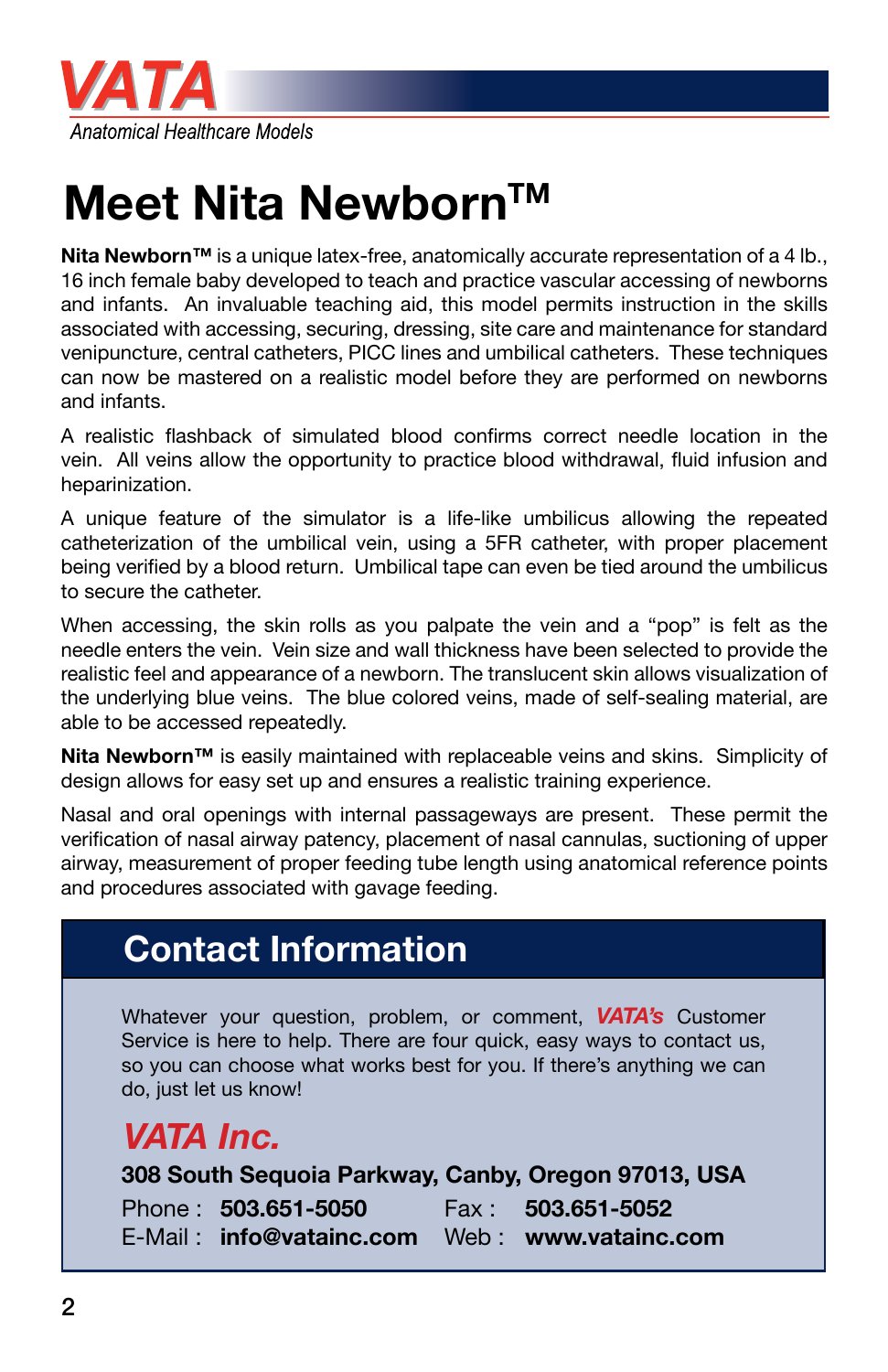

## **List of Components:**



*IT IS STRONGLY SUGGESTED THAT THE ENTIRE MANUAL BE READ PRIOR TO USING NITA NEWBORN™*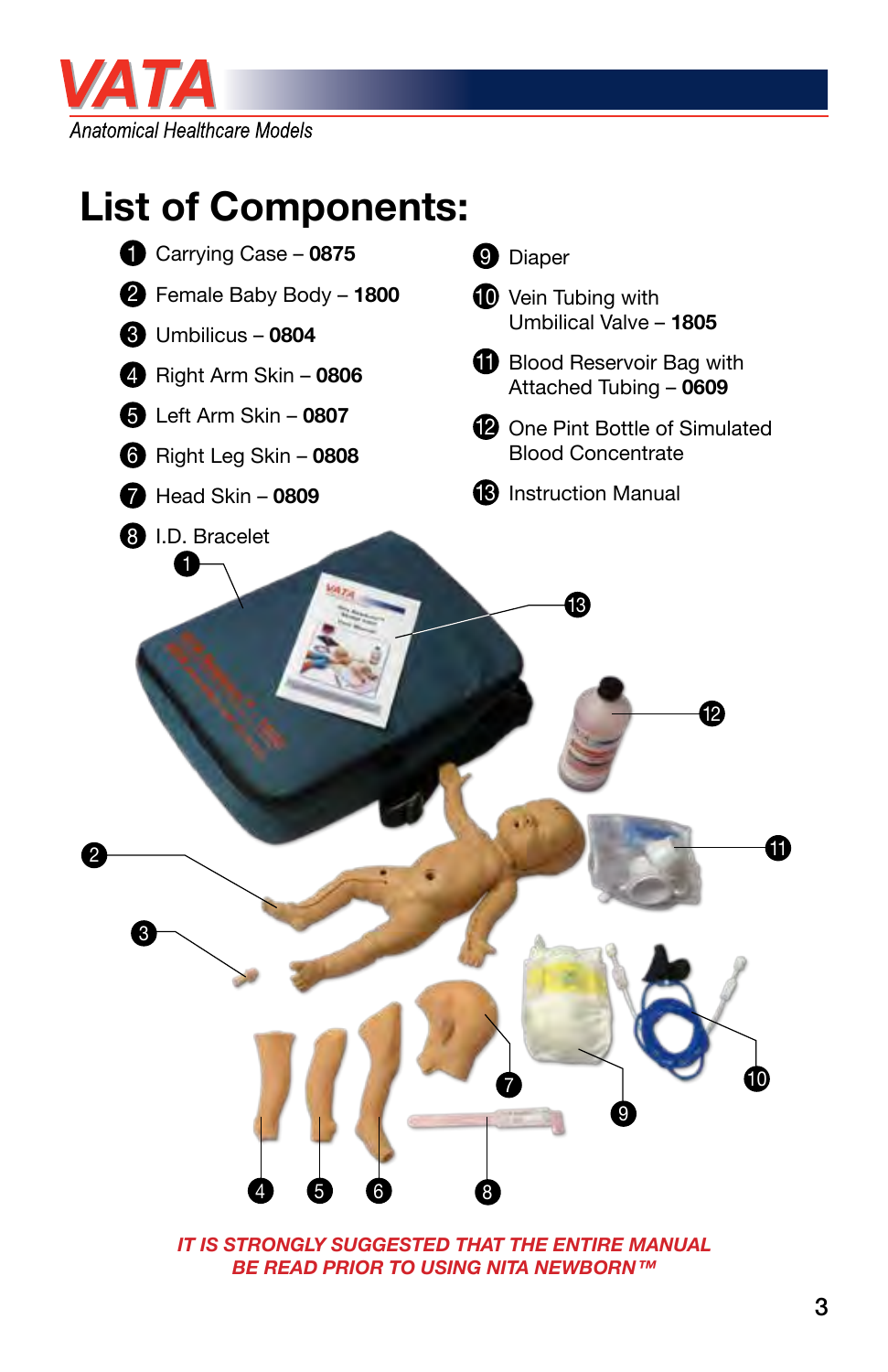

## **Setting up for Use:**

- **1.** Remove bottle with simulated blood concentrate and add 380cc of distilled water; mix and set aside.
- **2.** Remove the blood reservoir bag with attached tubing, making sure the roller clamp is closed, and fill with the simulated blood.
- **3.** Hang the blood reservoir bag approximately 16 inches above the model. Note: While some leakage is normal, hanging the blood reservoir bag over

16 inches high can result in too much pressure and excessive leakage.

- **4.** Remove **Nita Newborn™** from case by releasing the Velcro strap.
- **5.** Place **Nita Newborn™** on a level surface near a sink and remove the white luer caps on the end of the clear tubing exiting the head and the right leg *(See photo 1)*.
- **6.** Position the leg tubing over the sink and slightly elevate the feet above the head. Attach the blood reservoir bag tubing to the tubing exiting the head *(See photo 2)*.
- **7.** Open the white snap clamps on both of the clear tubes exiting the model *(See photo 3)*.







4 www.vatainc.com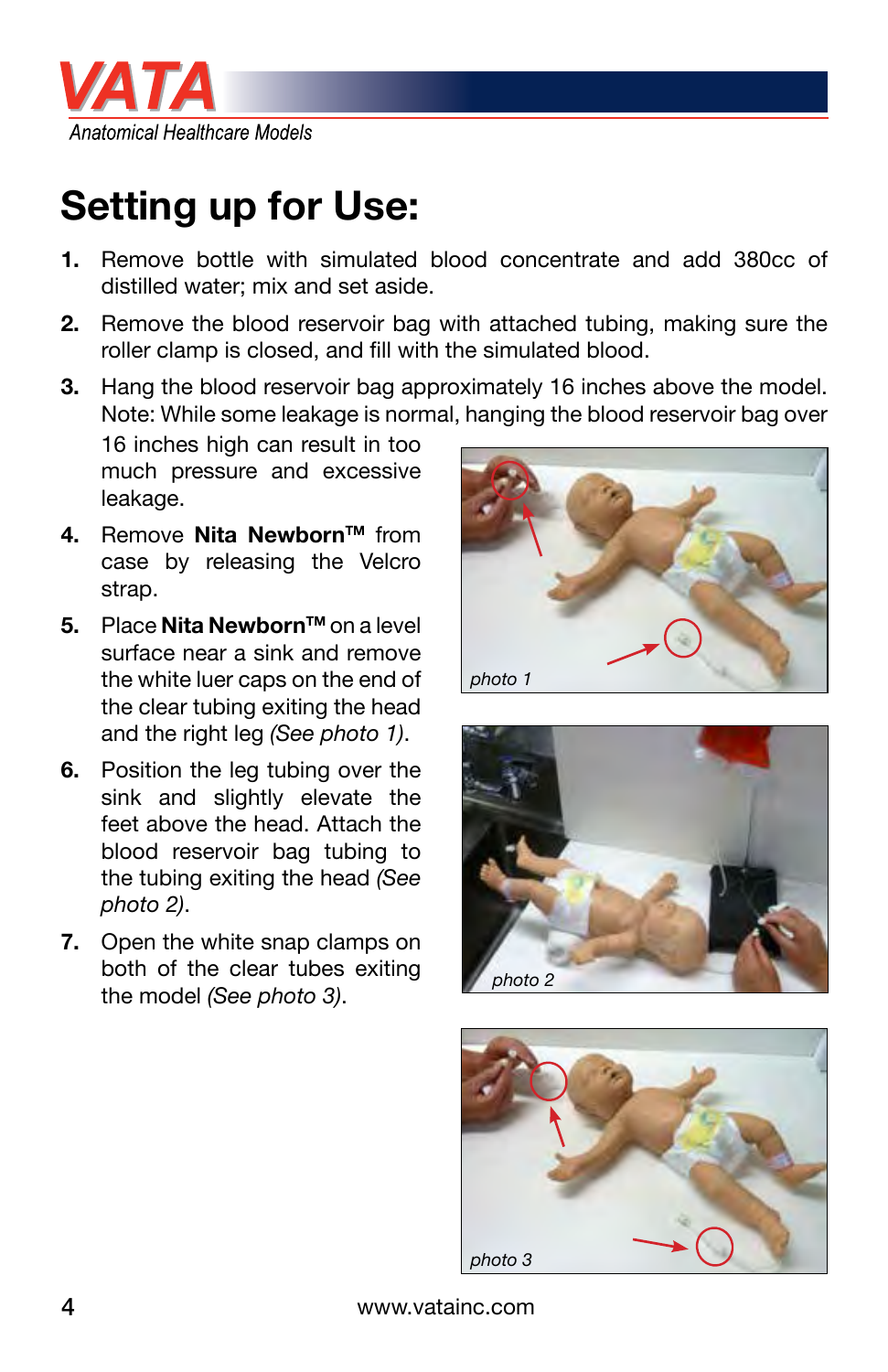

#### **Setting up for Use:**

- **8.** Gradually prime the veins with simulated blood by slowly opening the roller clamp on the blood reservoir bag tubing attached to the clear tubing on the head. Permit simulated blood to flow through the system until a solid stream of blood is visible in the clear tubing exiting the leg *(See photo 4)*. Close the snap clamp on the leg tubing and re-attach the white cap.
- **9.** The legs can now be lowered. If you are planning on accessing with an umbilical catheter it is best to place Nita on an absorptive surface as some leakage is normal when working with an umbilical catheter *(See photo 5)*.
- **10. Nita Newborn™** is now primed and ready to use.





**Please note** when using 24g and smaller IV catheters it may take more time to see a flashback. You can enhance the visualization of seeing a flashback by securely closing the top on the blood reservoir bag with the simulated blood and gently squeezing the bag to increase the pressure in the system. Caution – over squeezing can cause the blood reservoir bag top to pop open and fluid to leak out.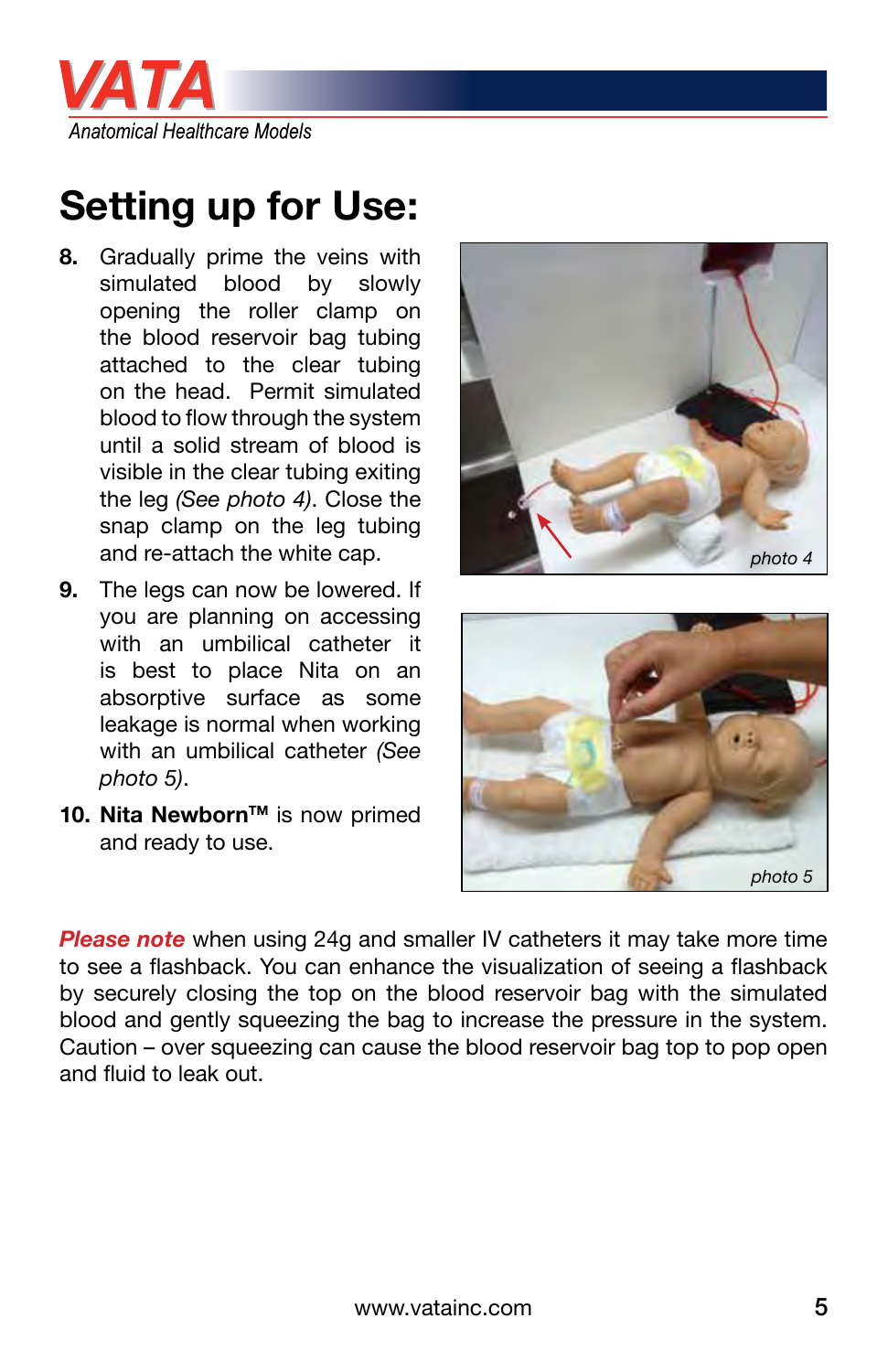

#### **Access Sites Available**

- Frontal scalp vein on forehead
- Temporal scalp vein on left side of head
- Posterior Auricular scalp vein on left side of head behind ear
- Jugular on left side
- Basilic on right and left arm
- Cephalic on right arm
- Superficial veins on back side of right hand, just below the first and third digits
- Superficial vein on backside of left hand, just below the fourth digit
- Great Saphenous vein, Dorsal Venous Arch, and Small Saphenous vein on right leg
- Umbilical vein

#### **Additional Features**

- Measurement of proper feeding tube length, using anatomical reference points.
- Procedures associated with gavage feeding
- Practice of placing and securing nasal cannulas
- Suctioning of nasal passages and the ability to verify patency of nasal passages
- Suctioning of the upper airway
- Fluid can be introduced into the nasal and oral passageways to practice aspiration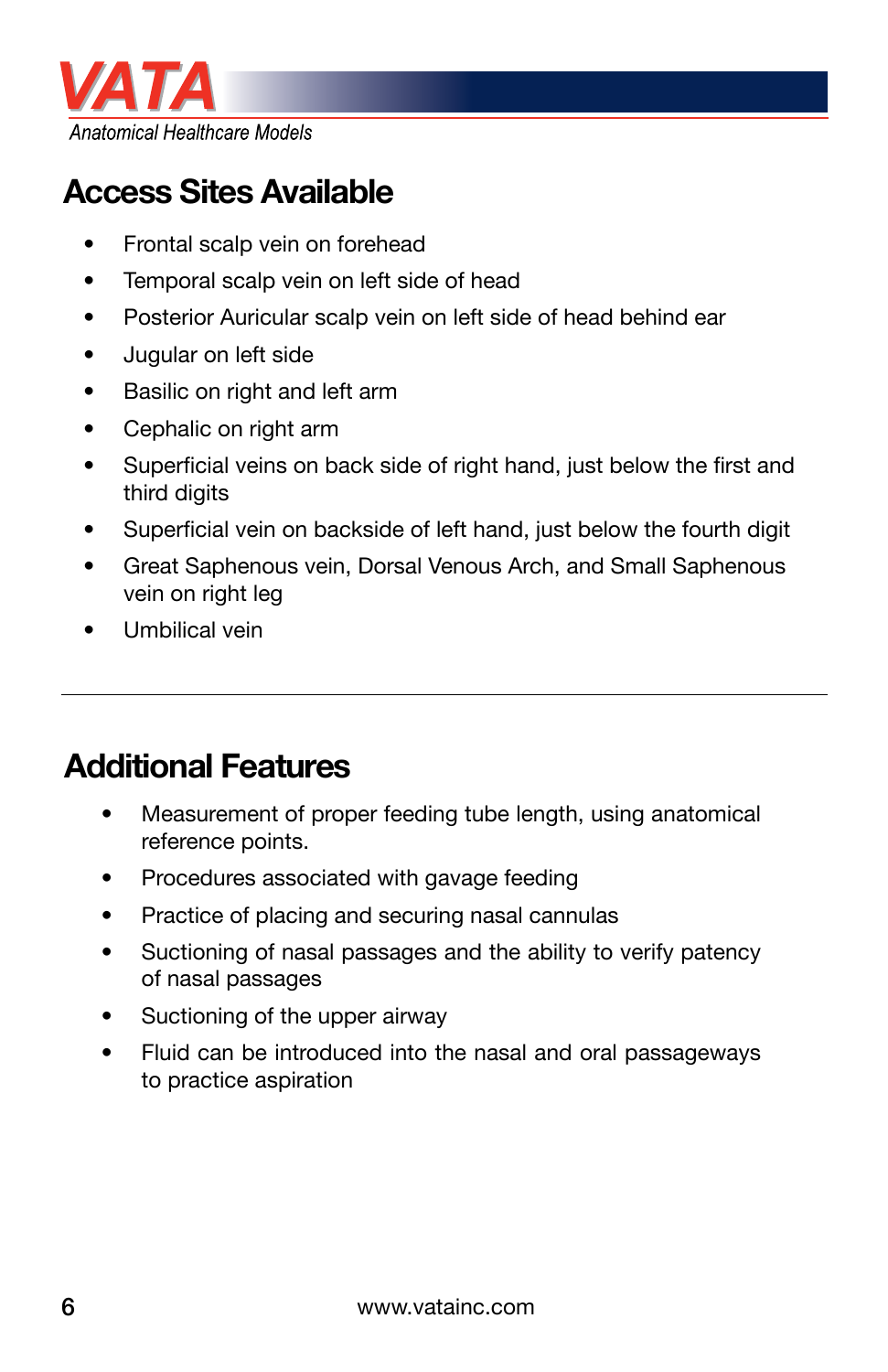

#### **Accessing with an umbilical catheter**

**Nita NewbornTM Model 1800** has a newly designed valve that permits fluid withdrawal and infusion. The new valve will only perform properly with a 5FR umbilical catheter; use of another size may result in excessive leakage. A polyurethane catheter will work best due it its stiffness, but a silicone catheter may also be used. Thread the umbilical catheter down any of the three openings of the umbilicus, as they all join at a common point *(See photo 6)*. Rolling the umbilical catheter between your fingers as you insert the catheter will aid in advancing the catheter through the umbilical valve. This motion should be done quickly to seat the catheter in the valve and to minimize leakage. Once the umbilical catheter is placed, you can infuse and withdraw fluid. Some leakage may occur and be visible on the surface or under the model after infusing which is normal. Once you have completed the session, remove the umbilical stump and use a Q-tip to soak up any liquid present on the top of the valve *(See photo 7)*.





#### **Cautions:**

- Do not use solvents to clean the model as they may cause damage.
- Simulated blood is for use with **Nita Newborn™** only and is not intended for any other use.
- Do not use dull or burred needles as these will damage the vein tubing and may cause the veins to leak.
- While some leakage is normal, exceeding 500cc of simulated blood or a fluid bag height of 16 inches will increase fluid pressure and may result in excessive leakage through previously accessed sites.
- Do not place model on printed matter or mark with a pen as this will permanently stain the model's skin.
- Do not replace skin and veins if model has not received the barrier coating. Material reaction will occur, resulting in break down of skin and veins. *\*\*\* See NOTE in Replacement Parts for Nita Newborn™ on page 12*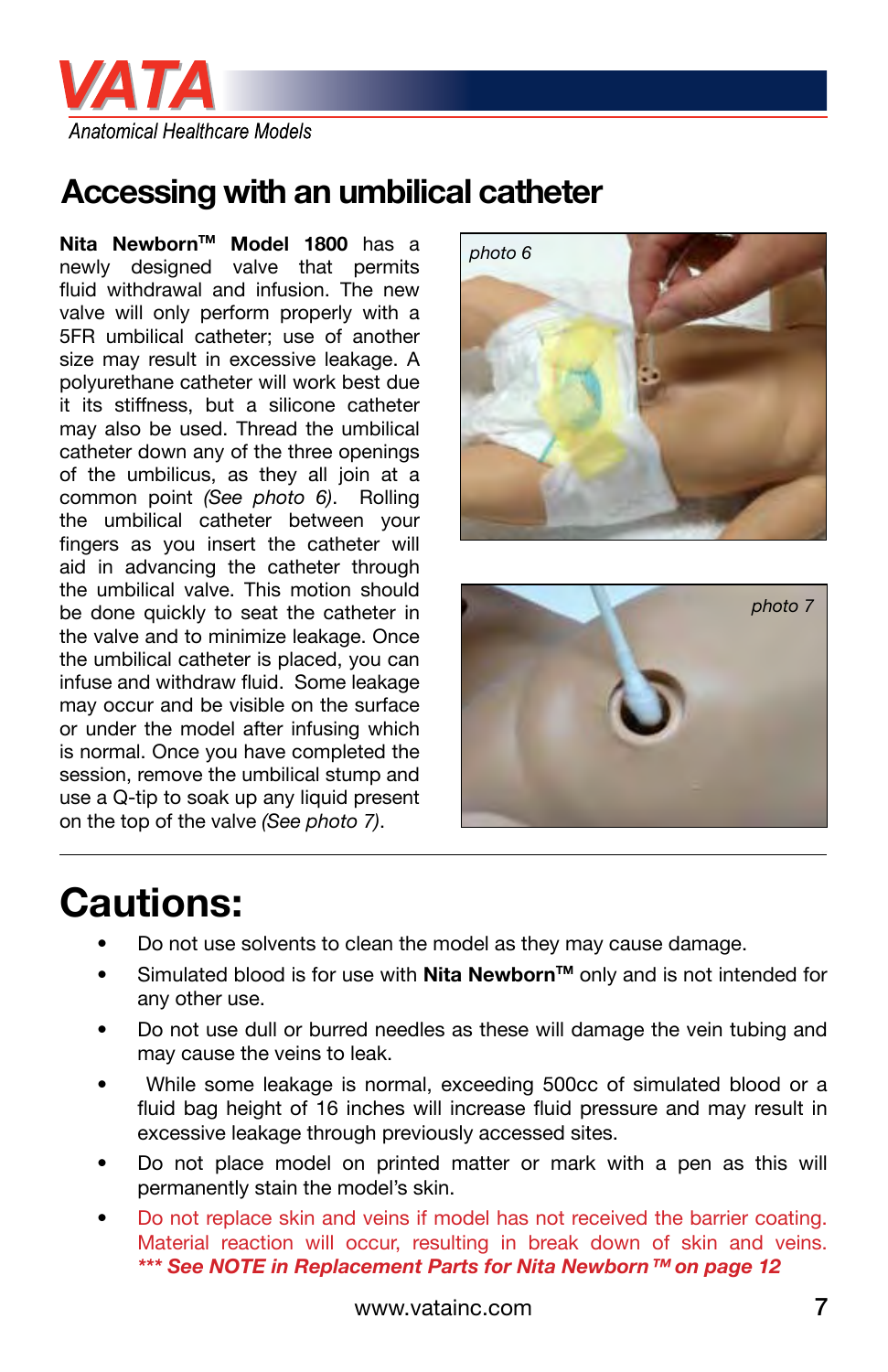

#### **Care and Cleaning of Nita Newborn™**

- **1.** After each use close the roller clamp on the blood reservoir bag tubing and the snap clamp on the clear tubing exiting the head.
- **2.** Disconnect and drain the blood reservoir bag. Flush blood reservoir bag and tubing with water.
- **3.** Refill blood reservoir bag with clean water and reattach to clear tubing exiting the head.
- **4.** Position clear leg tubing over sink or container and remove white cap. Open snap clamps, followed by roller clamp, and flush the model until clean water is visible in clear leg tubing.
- **5.** Disconnect and drain the blood reservoir bag.
- **6.** It is recommended that a 12cc syringe or larger be used to blow out any remaining water. To do this pull back on plunger and then insert syringe into the fitting on clear tubing exiting the head. Push plunger in and

repeat until water is no longer visible coming out of the clear tubing at the foot *(See photo 8)*.

- **7.** Ordinary stains can be removed by washing with soap and warm water.
- **8.** Return model to case and store with white end caps removed and snap clamps open to allow tubing to dry.

The life of the vein and skins will be maximized by the use of small gauge needles (22g or smaller) and proper care and storage. Over time and use, it may become necessary to replace the vein and skins. *\*\*\* See NOTE in Replacement Parts for Nita Newborn™ on page 12*

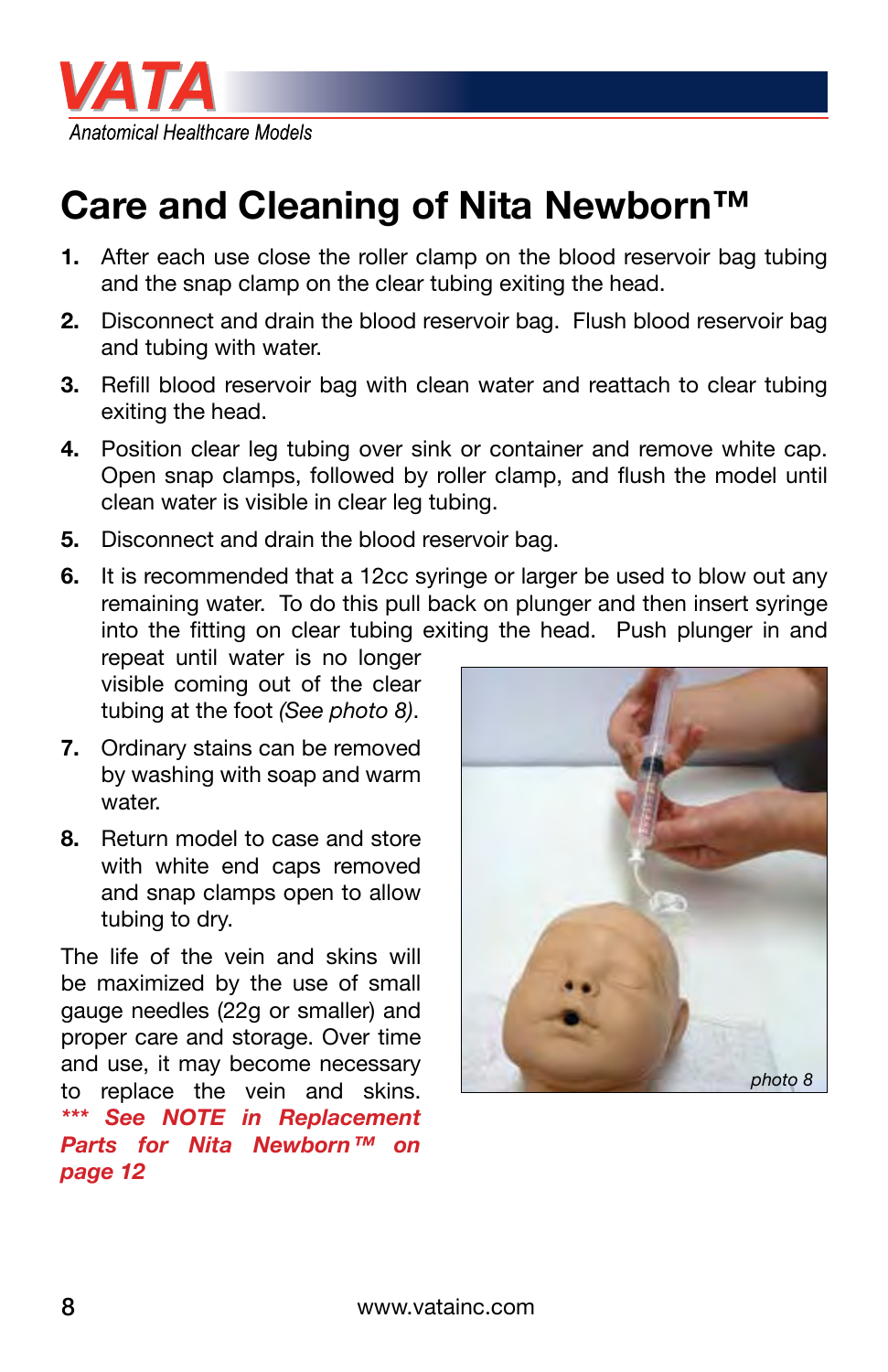

## **Problem Solving:**

#### **Problem:** Unable to prime model

**Solution:** Verify that both snap clamps are opened and the white caps have been removed. Check roller clamp. Visually inspect vein tubing for any twisting or kinking. Be aware the ID of the tubing is very small and it may take several minutes to prime.

**Problem:** Unable to infuse fluid

**Solution:** Check steps above. Check that fluid bag does not contain more than 500cc.

**Problem:** Air present when withdrawing from veins

**Solution:** Model is not properly primed. Re-prime and flush trapped air until no air is present in leg tubing.

**Problem:** Unable to insert umbilical catheter

**Solution:** Check that you are using a 5FR umbilical catheter, as this is the size that will minimize leakage. Umbilical catheters made of softer materials should have the "guide wire/stiffening wire" left in place to aid placement. Check backside of the model to make sure that the umbilical valve housing is pushed all the way in. Place a small amount of Vaseline on the catheter and re-insert.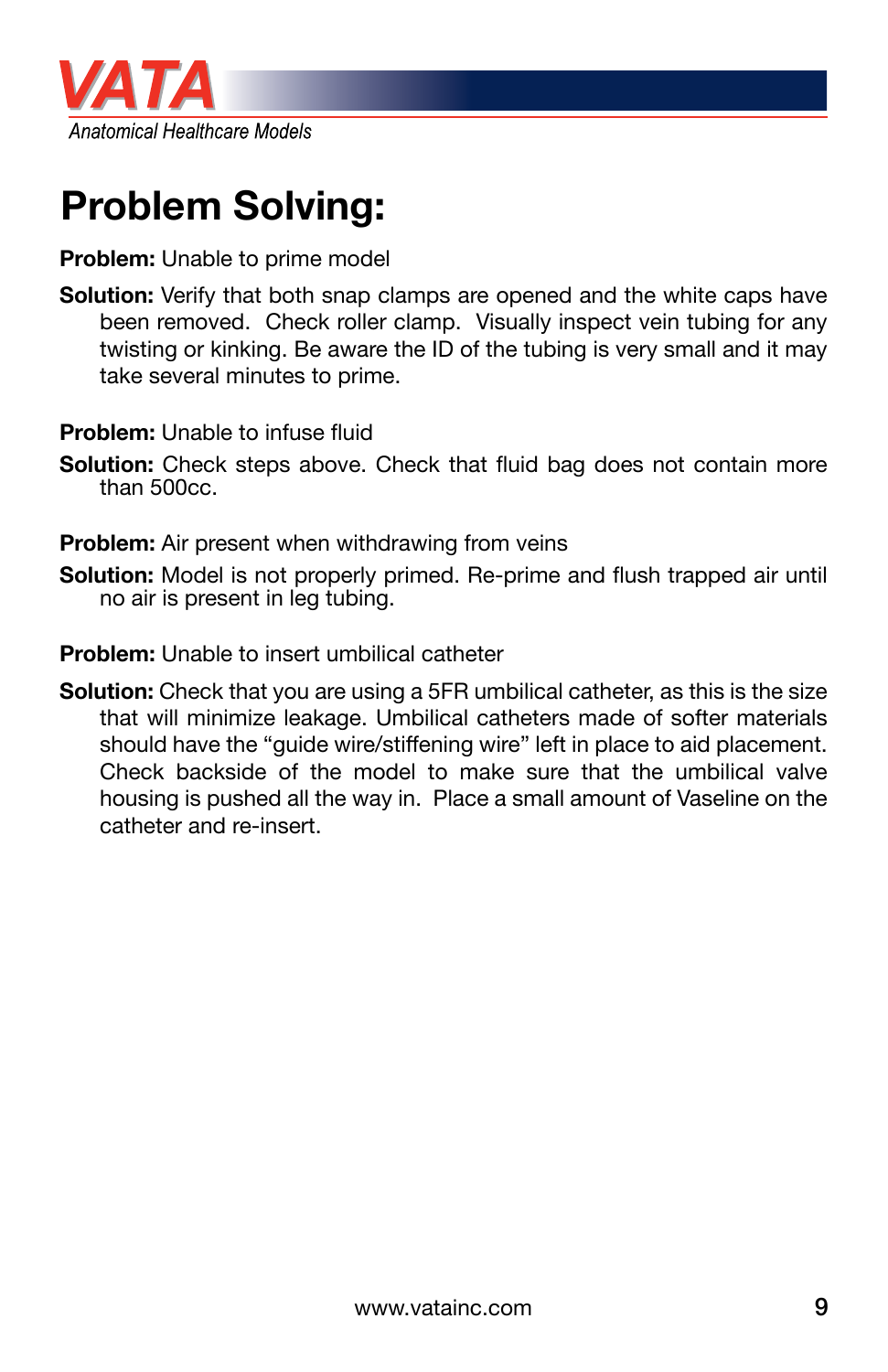

#### **Instructions for Replacing Veins on Nita Newborn™**

- **1.** Remove head, two arm and right leg skins. New veins sets are supplied with the barbed female luer fitting not installed. Do not install these until step #6 below.
- **2.** Remove umbilicus and take the eraser end of a pencil to gently push down in the umbilicus opening to dislodge the umbilical valve (See photo 9 and 10). *Note:* Your umbilicus may look different, as the one shown in photo 10 is newly redesigned Remove umbilical valve and blue vein tubing.
- **3.** From the backside of the baby, install the new umbilical valve, checking that the shorter end (15") of the blue veins is oriented toward the legs. Follow the arrows and lettering to re-vein both of the veins (A, B, C for the shorter length blue veins and D through K for the longer blue veins *(See photo 11*). *Continued on page 11...*







#### *\*\*\* See NOTE in Replacement Parts for Nita Newborn™ on page 12*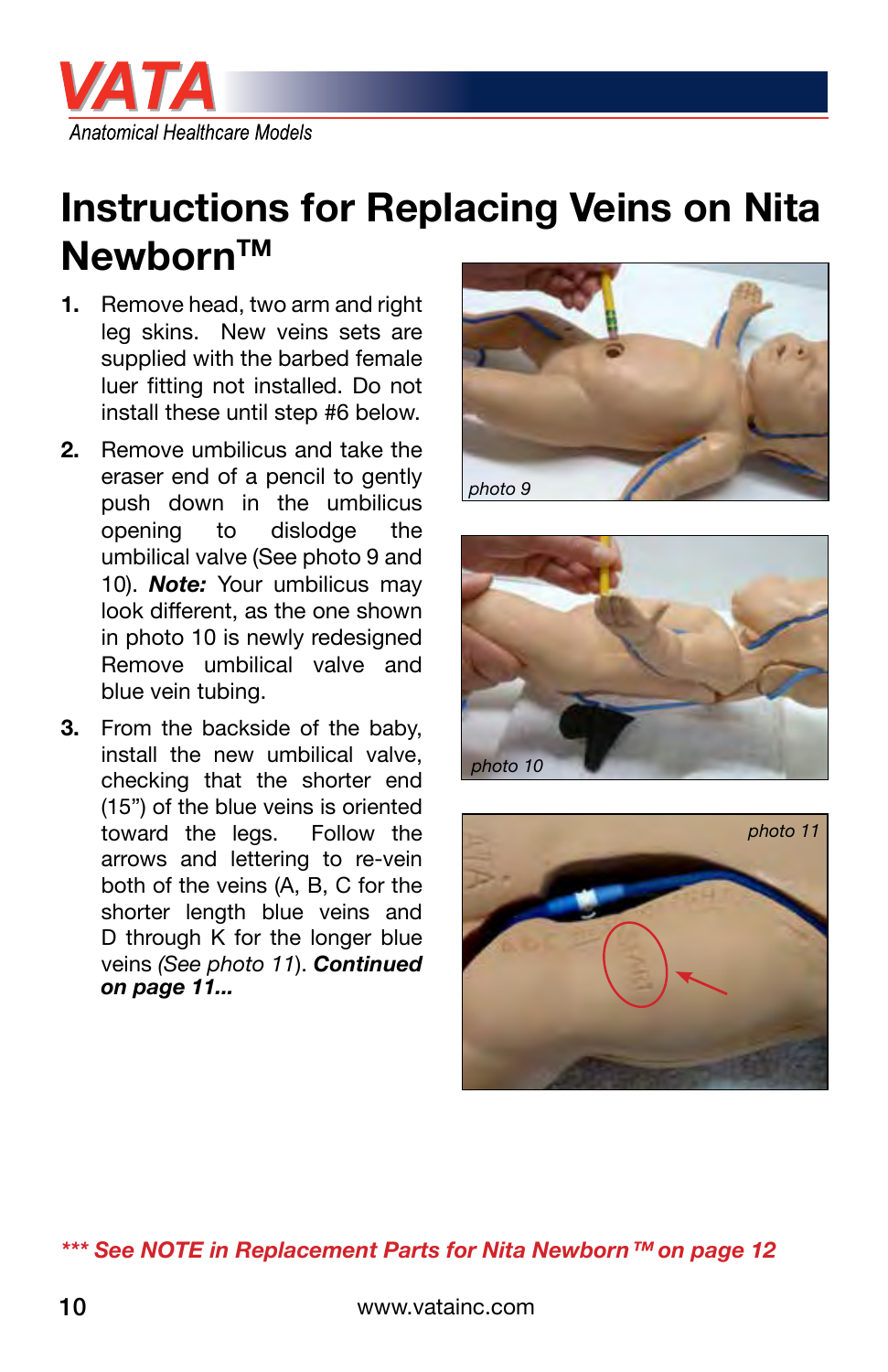

#### **Instructions for Replacing Veins on Nita NewbornTM Continued**

**3.** *Continued from page 10...* It is important to secure the veins under the tabs in the vein channel. To do this, place one finger on the installed veins, pressing down to stabilize it. With your other hand, pinch the loose vein with thumb and pointer finger and stretch/pull it to reduce its width *(See photo 12)* which will make it easier to position it below the tabs. Release the pinched end first *(See photo 13)* and repeat until done.



*photo 12*

*photo 13*



- **4.** Reinstall arm and leg skins.
- **5.** When reinstalling the head skin place the clear tubing through the hole in the head skin from the inside and then pull the skin onto the head securing the chin strap under the chin.
- **6**. Install the snap connector and the female barb fitting at the end of each of the clear tubes exiting the head and leg *(See photo 14)*.

#### *\*\*\* See NOTE in Replacement Parts for Nita Newborn™ on page 12*